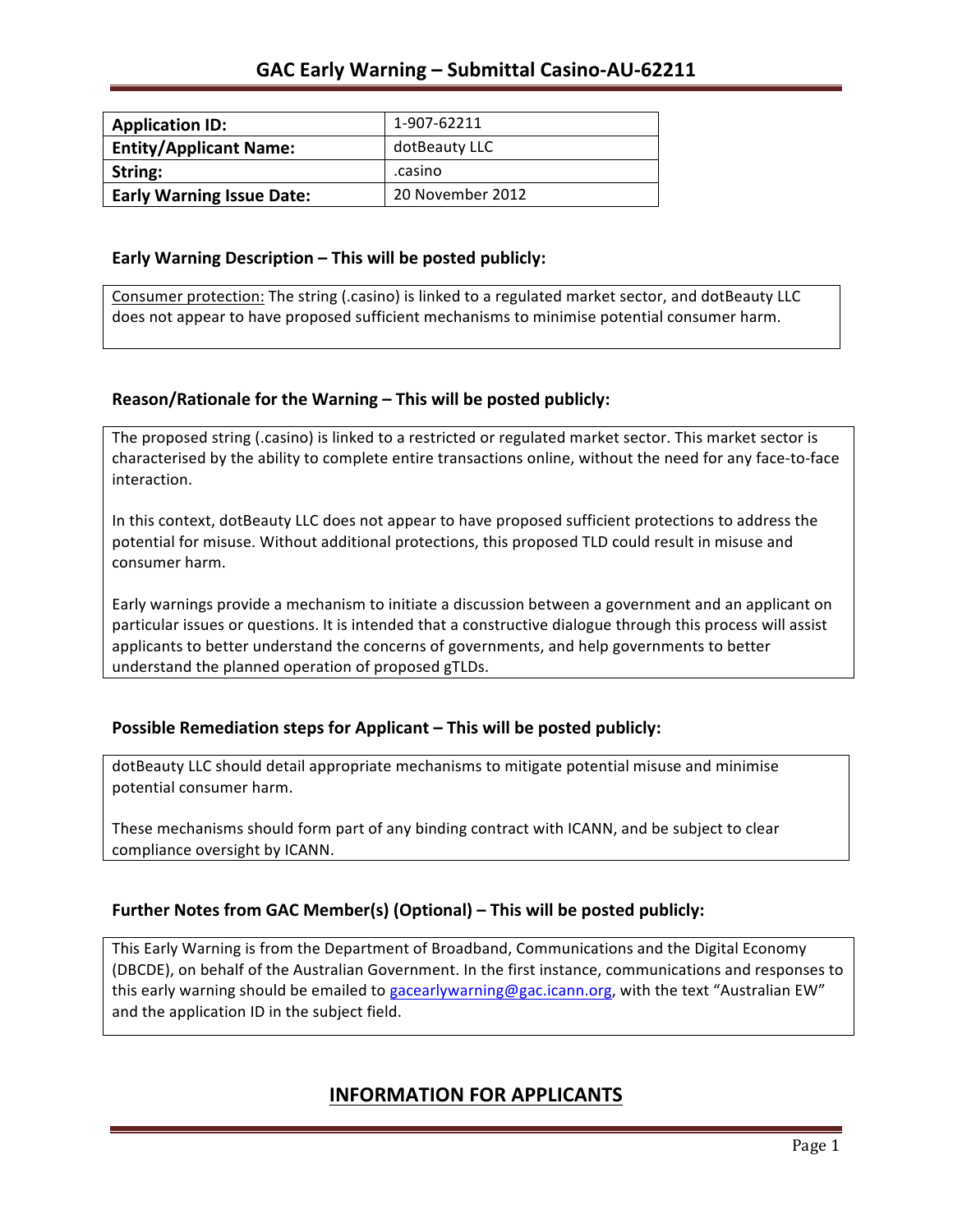# **About GAC Early Warning**

The GAC Early Warning is a notice only. It is not a formal objection, nor does it directly lead to a process that can result in rejection of the application. However, a GAC Early Warning should be taken seriously as it raises the likelihood that the application could be the subject of GAC Advice on New gTLDs or of a formal objection at a later stage in the process. Refer to section 1.1.2.4 of the Applicant Guidebook (http://newgtlds.icann.org/en/applicants/agb) for more information on GAC Early Warning.

## **Instructions if you receive the Early Warning**

**ICANN** strongly encourages you work with relevant parties as soon as possible to address the concerns **voiced in the GAC Early Warning.** 

### **Asking questions about your GAC Early Warning**

If you have questions or need clarification about your GAC Early Warning, please contact gacearlywarning@gac.icann.org. As highlighted above, ICANN strongly encourages you to contact gacearlywarning@gac.icann.org as soon as practicable regarding the issues identified in the Early Warning. 

#### **Continuing with your application**

If you choose to continue with the application, then the "Applicant's Response" section below should be completed. In this section, you should notify the GAC of intended actions, including the expected completion date. This completed form should then be sent to gacearlywarning@gac.icann.org. If your remediation steps involve submitting requests for changes to your application, see the change request process at http://newgtlds.icann.org/en/applicants/customer-service/change-requests.

In the absence of a response, ICANN will continue to process the application as submitted.

#### **Withdrawing your application**

If you choose to withdraw your application within the 21-day window to be eligible for a refund of 80% of the evaluation fee (USD 148,000), please follow the withdrawal process published at http://newgtlds.icann.org/en/applicants/customer-service/withdrawal-refund. Note that an application can still be withdrawn after the 21-day time period; however, the available refund amount is reduced. See section 1.5 of the Applicant Guidebook.

For questions please contact: gacearlywarning@gac.icann.org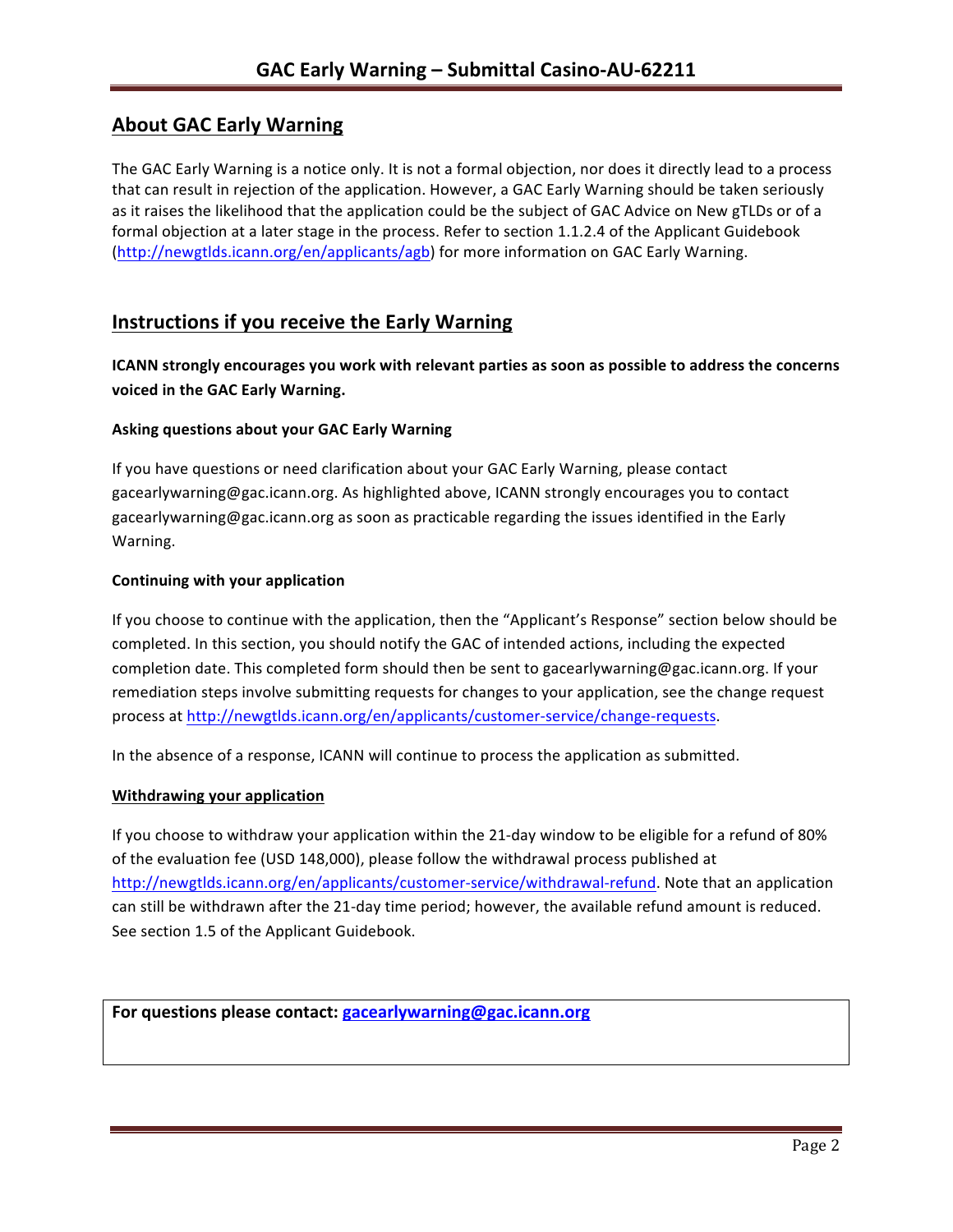**Applicant Response:**